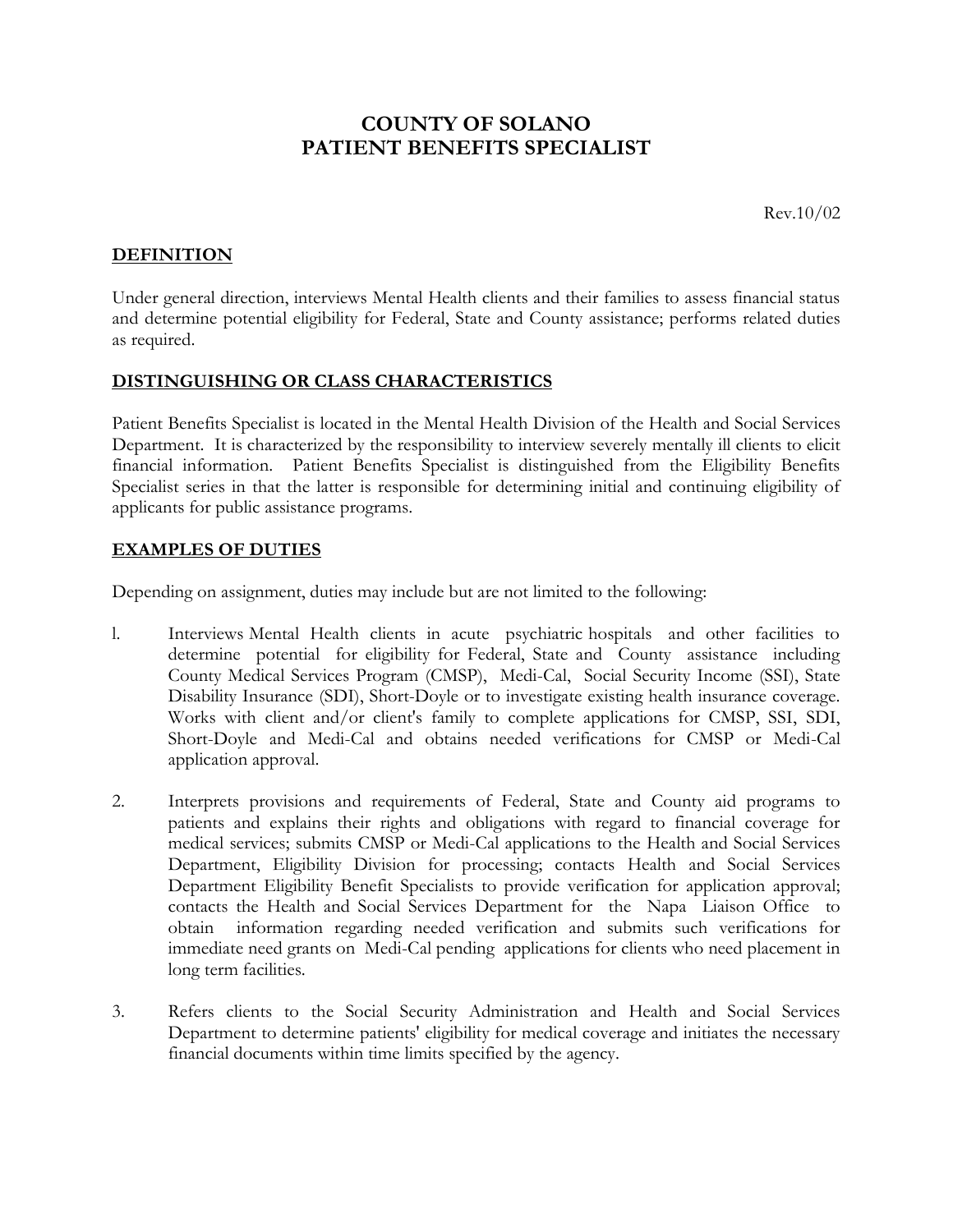## **EXAMPLES OF DUTIES (continued)**

- 4. Reviews billings for client pharmacy and ambulance usage; contact hospital accounting departments to notify them of CMSP or Medi-Cal approval; provides hospitals with billing information concerning client insurance coverage and related billing problems**;** tracks clients to insure continued eligibility; establishes and maintains files for each client; insures completeness of client application and records.
- 5. Reviews and summarizes patient admissions, discharges and utilization data; prepares reports to summarize activity within County's contract with private hospitals; prepares vendor claims to free standing psychiatric facilities; prepares other reports as requested.
- 6. Provides information and makes routine referrals to resources available through the County and within the community which help meet mental health needs; acts as patient benefit liaison between Solano County Mental Health Services and County contract hospitals, Health and Social Services Department, Social Security Administration, Department of Veterans Affairs and the Public Guardian's Office.

## **QUALIFICATION GUIDELINES**

### **Education and/or Experience**

A minimum of one year of public contact experience, equivalent to an Eligibility Benefits Specialist I or Employment Resources Specialist I, which involved processing financial or personal history documents and interpreting applicable laws, rules, and regulations which demonstrates possession of and competency in requisite knowledge and abilities.

Completion of 60 semester or 90 quarter units from an accredited college or university preferably in general education, business, finance, social science, or a closely related field may be substituted for the one year of required experience.

#### **Knowledge/Abilities**

Considerable knowledge of the principles and techniques of interviewing, obtaining and recording patient information; public contact, communication and interviewing techniques; services provided by the County; organization of public health care services and the inter-relationship with other departments, agencies and community resources; record maintenance and case management techniques; effective techniques for dealing with people of diverse socio-economic backgrounds and temperaments, as well as hostile and uncooperative clients.